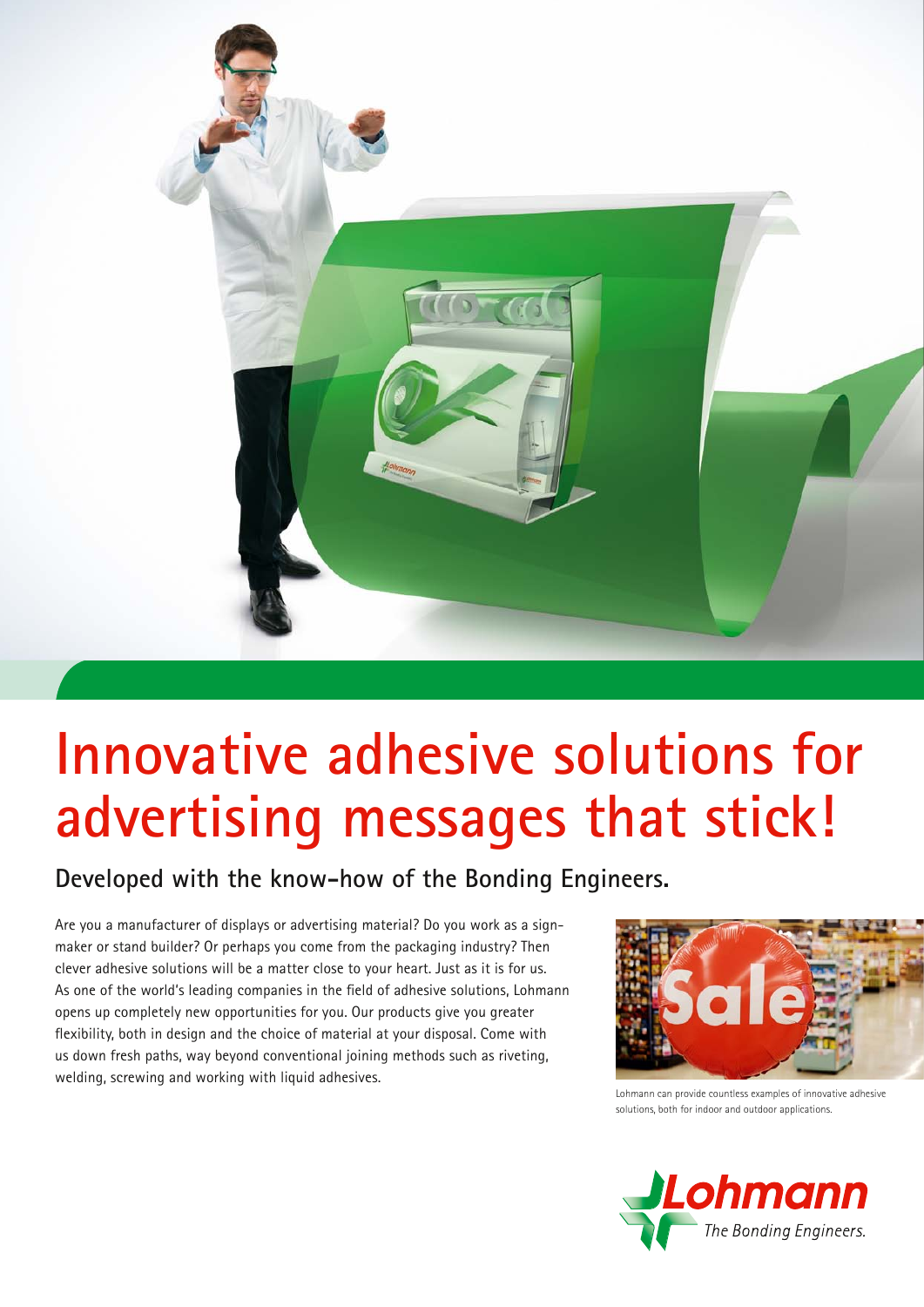

# **Many applications, unlimited opportunities!**

### **Gain competitive advantages with high-tech adhesive solutions.**

Price labels, wobblers, samples, trays, dispensers, displays, banners or advertising material – wherever adhesive solutions have to join different components, Lohmann always provides you with a professional solution.





Research & development plays a major role at Lohmann. Lohmann provides various adhesive solutions. Ne also supply application tools, such as manual dispensers.

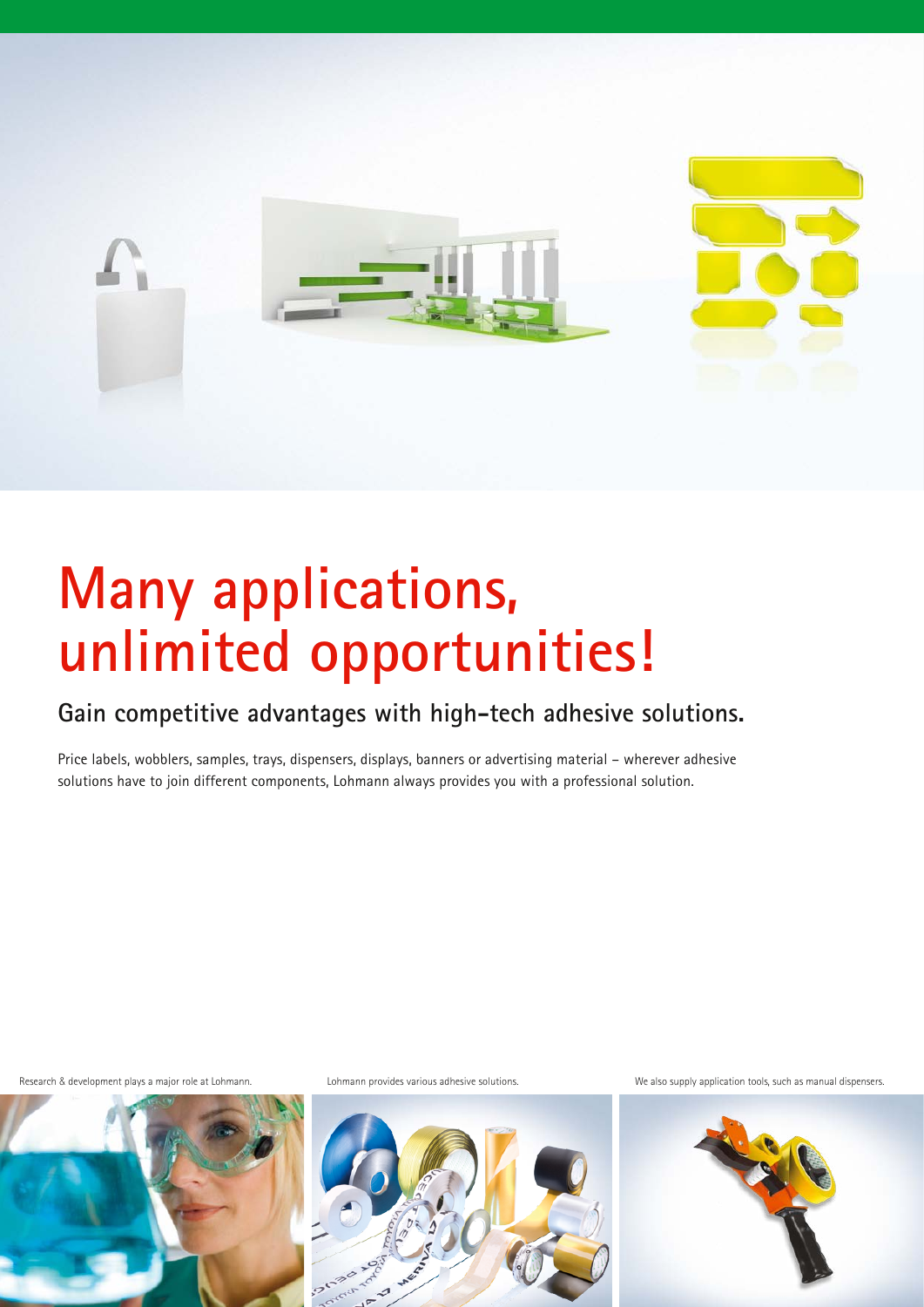

#### **Perfect bonding of various materials**

Lohmann gives you the ability to join various materials in every conceivable combination. Irrespective of whether they have low energy, raw or coated surfaces. No matter if they are made of plastic, plexiglass, glass, cardboard, paper, aluminium or metal.

#### **Greater design freedom**

Riveting, welding, screwing or working with liquid adhesives – these are the conventional joining methods. Why not be innovative and use our optical clear adhesive tapes? Not only are they discreet, they also open up new onstruction possibilities. For example, in displays or the fastening of construction elements on exhibition stands.

#### **High-quality adhesive solutions**

Lohmann adhesive solutions have everything that characterises high-tech bondings. They are UV and temperature resistant, can be solvent-free if necessary and reversible or permanent as required. They also impress with their ease of handling, which results in time and cost savings.

### **Extensive application know-how**

Over the years Lohmann has acquired the adhesive know-how to support you in every field of industrial application. From practical manual dispensers to fully-automatic mechanical solutions, all tailored exactly to your requirements.



Spooling is tailored to your specific requirements. Lohmann has its own die-cutting centres for μm-true die-cutting.



Cooperation with development partners comes naturally to Lohmann.